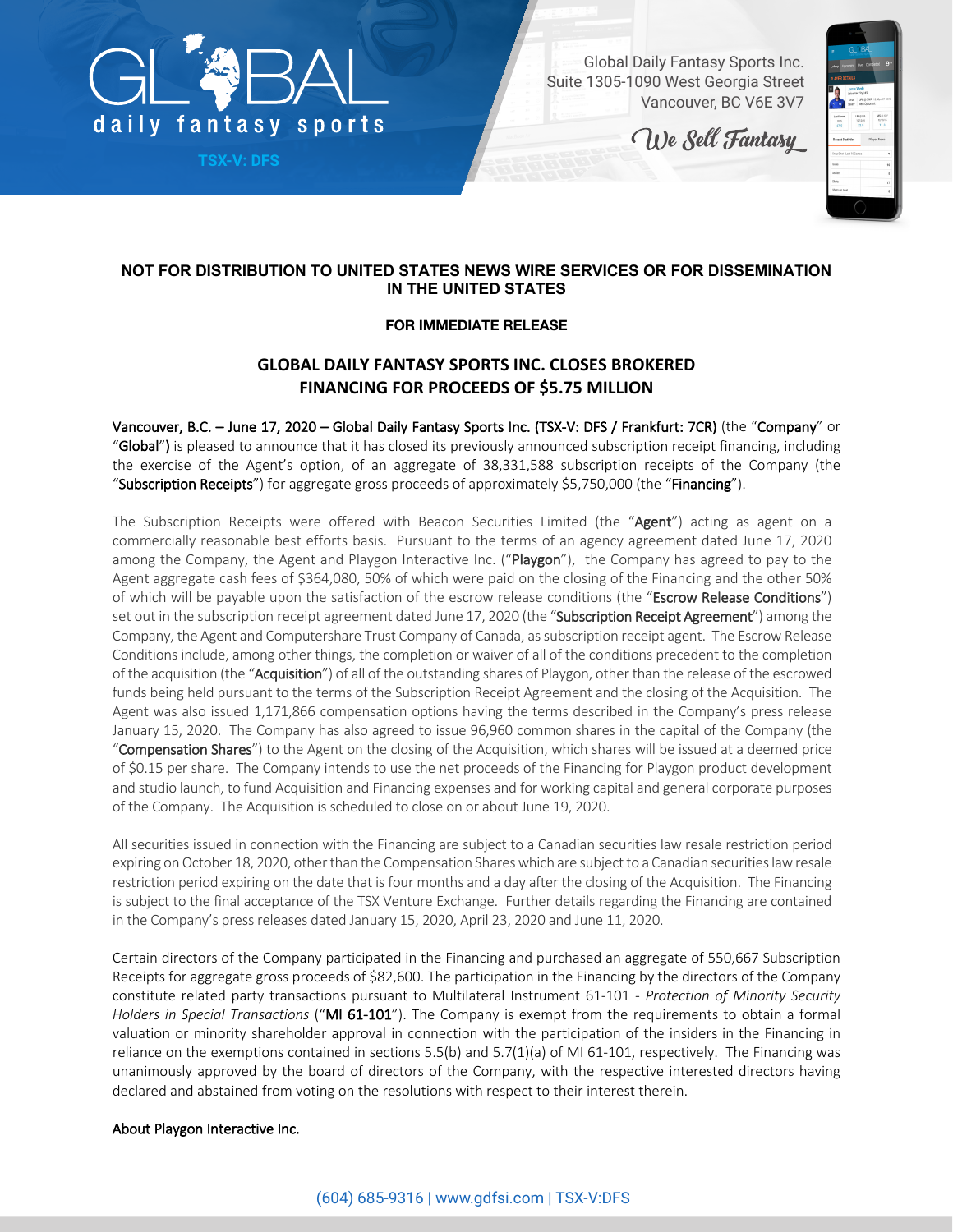

**TSX-V: DFS**

Global Daily Fantasy Sports Inc. Suite 1305-1090 West Georgia Street Vancouver, BC V6E 3V7

We Sell Fantasy



Playgon is a technology company devoted to leading the innovation curve in Live Dealer Casino gaming, featuring an *unrivalled* mobile platform. With its 12,000 sq. ft state of the art broadcasting studio streaming live from Las Vegas, the gaming capital of the world, Playgon is providing the ultimate in interactive entertainment with first-to-market products and mobile-first strategies that are years' ahead of the competition. Its cutting-edge technology and operational best practices make Playgon the best possible partner for online casinos looking to the future.

Playgon's Live Dealer Casino games cover the classic and most played casino favorites, from Roulette and Blackjack to Baccarat and Casino Hold'em with new in game features and functionality to boost online casino revenues, such as bonus features, side bets, tournament functionality and other promotional tools.

For further information, please visit the Company's website at www.playgon.com.

#### **About Global Daily Fantasy Sports Inc.**

Global Daily Fantasy Sports Inc. (TSXV: DFS) (FSE: 7CR) is providing a multi-tenant gateway that allows operators to offer their customers a world class Daily Fantasy Sports software solution. The platform allows for seamless integration at the operator level without having to share or compromise any sensitive customer data. Joining the Company's network allows operators to capitalize on a mature infrastructure, with shared liquidity that was built specifically for regulated market environments. As a true B2B global network, the Company offers a SaaS product that is an ideal turn-key solution for sportsbook operators, land-based operators, media groups, and big database companies to participate in the daily fantasy sports industry.

#### For further information, please visit the Company's website at www.gdfsi.com.

#### Global Daily Fantasy Sports Inc.

### Per: "*Darcy Krogh*" Darcy Krogh, President and CEO

For further information, contact: Mike Marrandino, Director Tel: (604) 722-5225 Email: mike@gdfsi.com

Neither TSX Venture Exchange nor its Regulation Services Provider (as that term is defined in the policies of the TSX Venture Exchange) accepts responsibility for the adequacy or accuracy of this release.

*Certain statements contained in this press release may constitute forward-looking statements under Canadian securities legislation. Generally, forward-looking information can be identified by the use of forward-looking terminology such as "expects" or "it is expected", or variations of such words and phrases or statements that certain actions, events or results "will" occur. Forward-looking statements in this press release include, but are not restricted to, statements regarding the satisfaction or waiver of the Escrow Release Conditions, completion of the Acquisition, the use of proceeds of the Financing, including the Playgon studio launch, receipt of regulatory approvalsrequired for completion of the Acquisition and receipt of regulatory approvals required for completion of the Financing.*

*These forward-looking statements are subject to a number of risks and uncertainties. Actual results may differ materially from results contemplated by the forward-looking statements. Factors that could cause actual results to differ materially from those in forward-looking statements include that the Acquisition does not complete, the Company fails to satisfy the Escrow Release Conditions prior to the release deadline and the Company does not receive regulatory acceptance to the Financing. Accordingly, the actual events may differ materially from those projected in the forward-looking statements. When relying on forward-looking statements to make decisions, investors and others should carefully consider the foregoing factors and other uncertainties and should not place undue reliance on such forward-looking statements. The Company does not undertake to update any forward-looking statements, except as may be required by applicable securities laws.*

# (604) 685-9316 | www.gdfsi.com | TSX-V:DFS